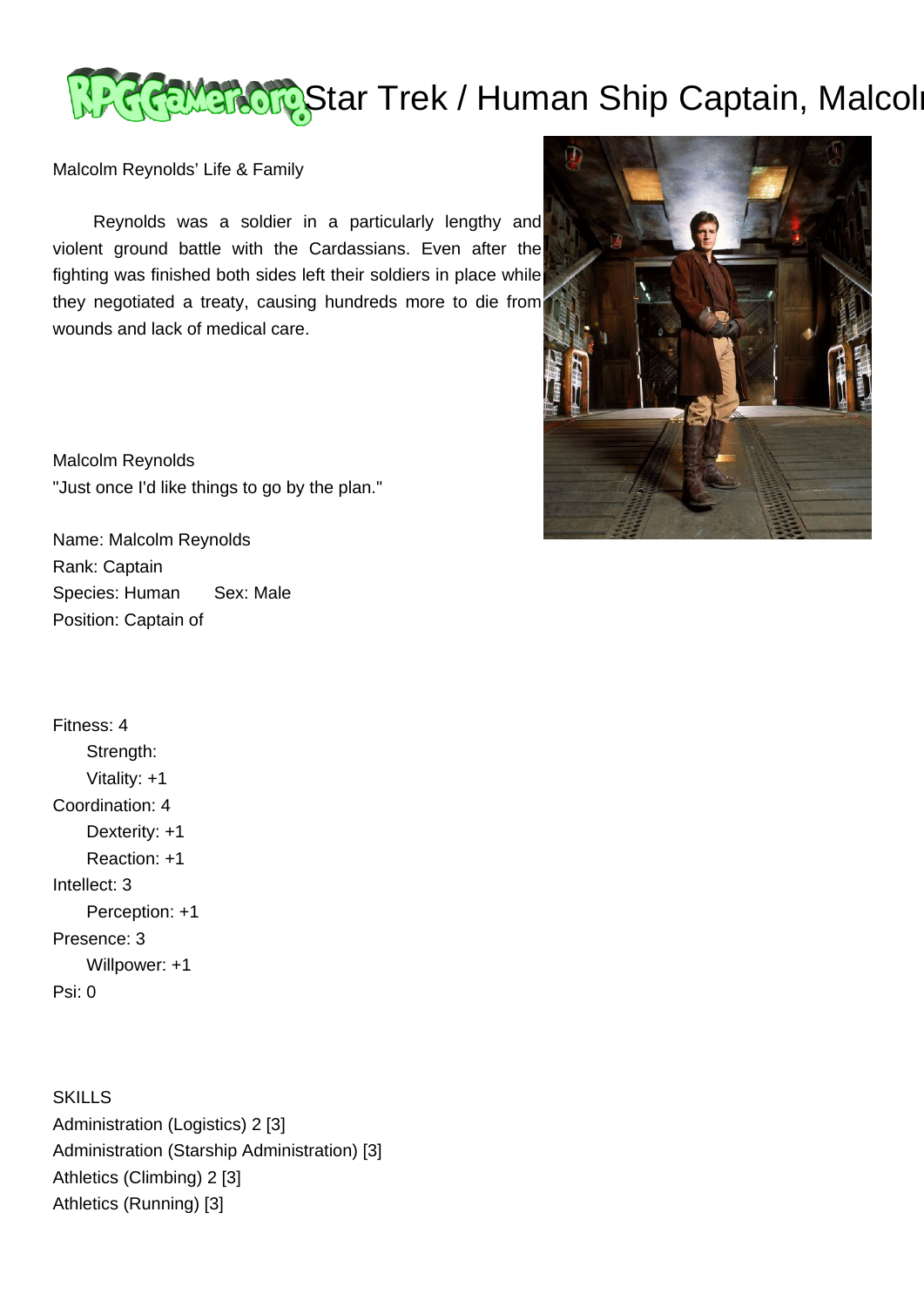Command (Starship) 3 [4] Computer (Computer Simulation/Modeling ) 1 [2] Culture (Human) 2 [3] Diplomacy (Federation Frontier) 1 [2] Dodge 1 Energy Weapon (Phaser) 1 [2] History (Federation) 1 [2] History (Human) 1 [2] Language (Federation Standard) 2 Language (Mandarin) 3 Law (Starfleet Regulations) 2 [3] Personal Equipment (Communicator) 1 [5] Planetary Sciences (Mineralogy) 1 [2] Planetside Survival (Arctic) 1 [2] Space Science (Stellar Cartography) 2 [3] Space Science (Warp Field Theory) [3] Shipboard Systems (Flight Control) 2 [3] Shipboard Systems (Sensors) [3] Starship Tactics (Cardassian) 3 [4] Starship Tactics (Planetary Support Tactics) [4] Starship Tactics (Romulan) [4] Unarmed Combat (Brawling) 2 [3] Vehicle Operations (Shuttlecraft) 1 [2] World Knowledge (Earth) 1 [2]

ADVANTAGES/DISADVANTAGES Alertness +2 Bold +1 Department Head +1 Intolerant (Breen) +1 Promotion (Starfleet Captain) +5 Shady Background -2 Species Enemy (Cardassians) -4

COURAGE: 5